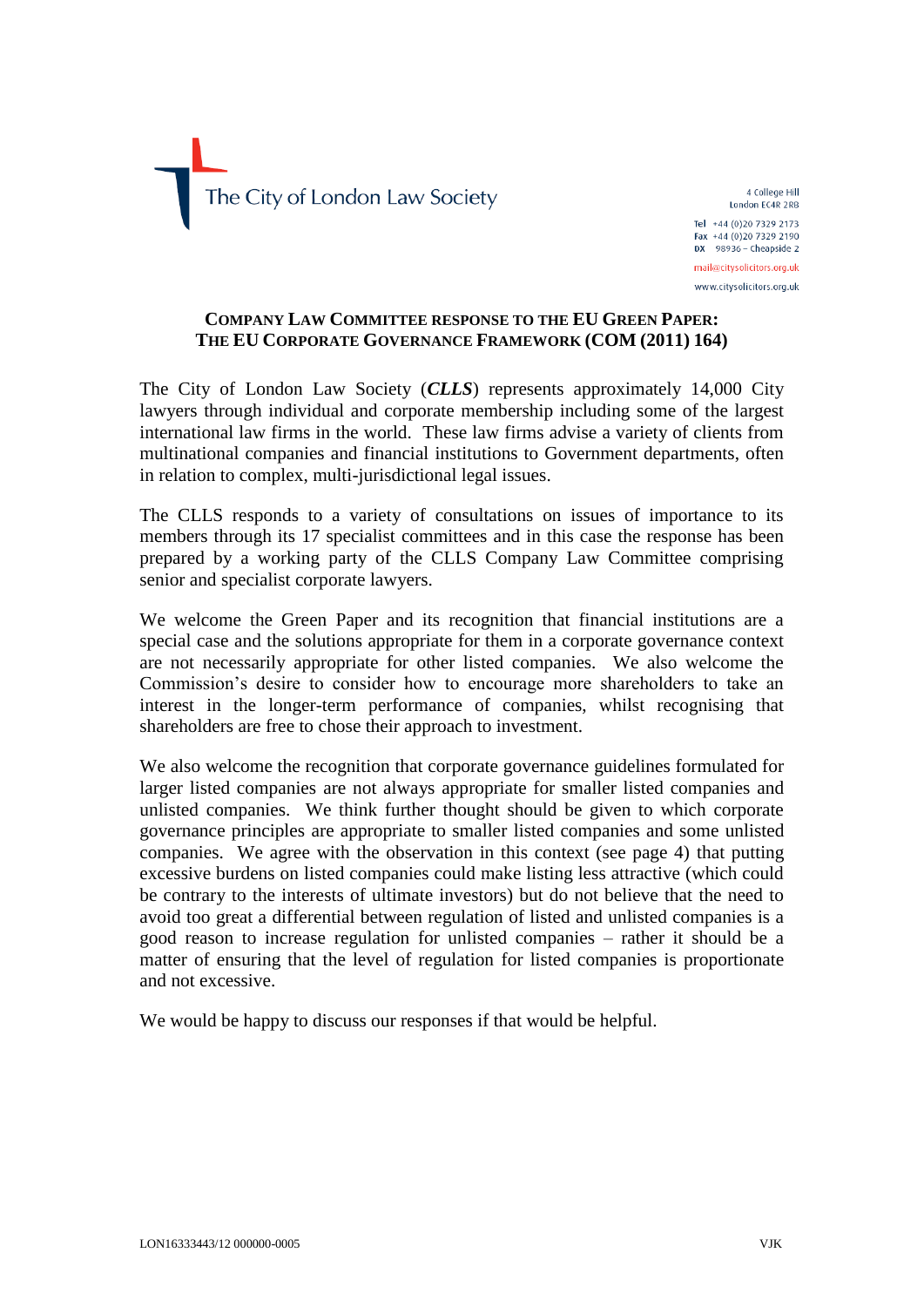#### **General questions**

**(1) Should EU corporate governance measures take into account the size of listed companies? How? Should a differentiated and proportionate regime for small and medium-sized listed companies be established? If so, are there any appropriate definitions or thresholds? If so, please suggest ways of adapting them for SMEs where appropriate when answering the questions below.**

Yes, we believe any EU corporate governance measures should take into account the size of listed companies. The size of listed companies varies enormously from one Member State to another and from one market to another. If any measures are to be taken at EU level for small and medium-sized listed companies a differentiated approach will be needed. We believe that the costs and burdens of full compliance with a corporate governance code can impact small and medium-sized listed companies more significantly than larger listed companies. For that reason, any obligations to be placed on SMEs need to be proportionate and to be tested against the benefits they will bring. Given differences in the size of companies in different markets and differences in the profile of their shareholders, we would be in favour of leaving it to each Member State or relevant market to set the relevant threshold for that State or market, rather than adopting a single EU-wide approach.

In the UK, the corporate governance code identifies specific provisions which large companies, but not others, are expected to meet, by reference to their position in the FTSE index. This approach provides flexibility in the application of the governance standards, adapting automatically to changes in the size and status of each listed company. Such an approach, targeted and appropriate for a particular market, would not be possible if a single EU-wide standard were to be adopted.

We are not in favour of using the number of employees as a criteria for applying (or not applying) a corporate governance code as the number of employees in a group may reflect the type of business rather than whether it is reasonable to expect it to meet certain governance standards or not.

### **(2) Should any corporate governance measures be taken at EU level for unlisted companies? Should the EU focus on promoting development and application of voluntary codes for non-listed companies?**

We think the Commission needs to differentiate different types of unlisted companies in deciding its approach to corporate governance for them. There are unlisted companies whose shares are widely traded on an established market and may therefore be similar to listed companies and there are unlisted companies whose shares are not traded. In this latter group there is an enormous range which includes small companies whose directors and shareholders are the same (where corporate governance codes are unlikely to be necessary or appropriate), companies owned by families, companies owned by private equity investors (who normally will have nominated directors on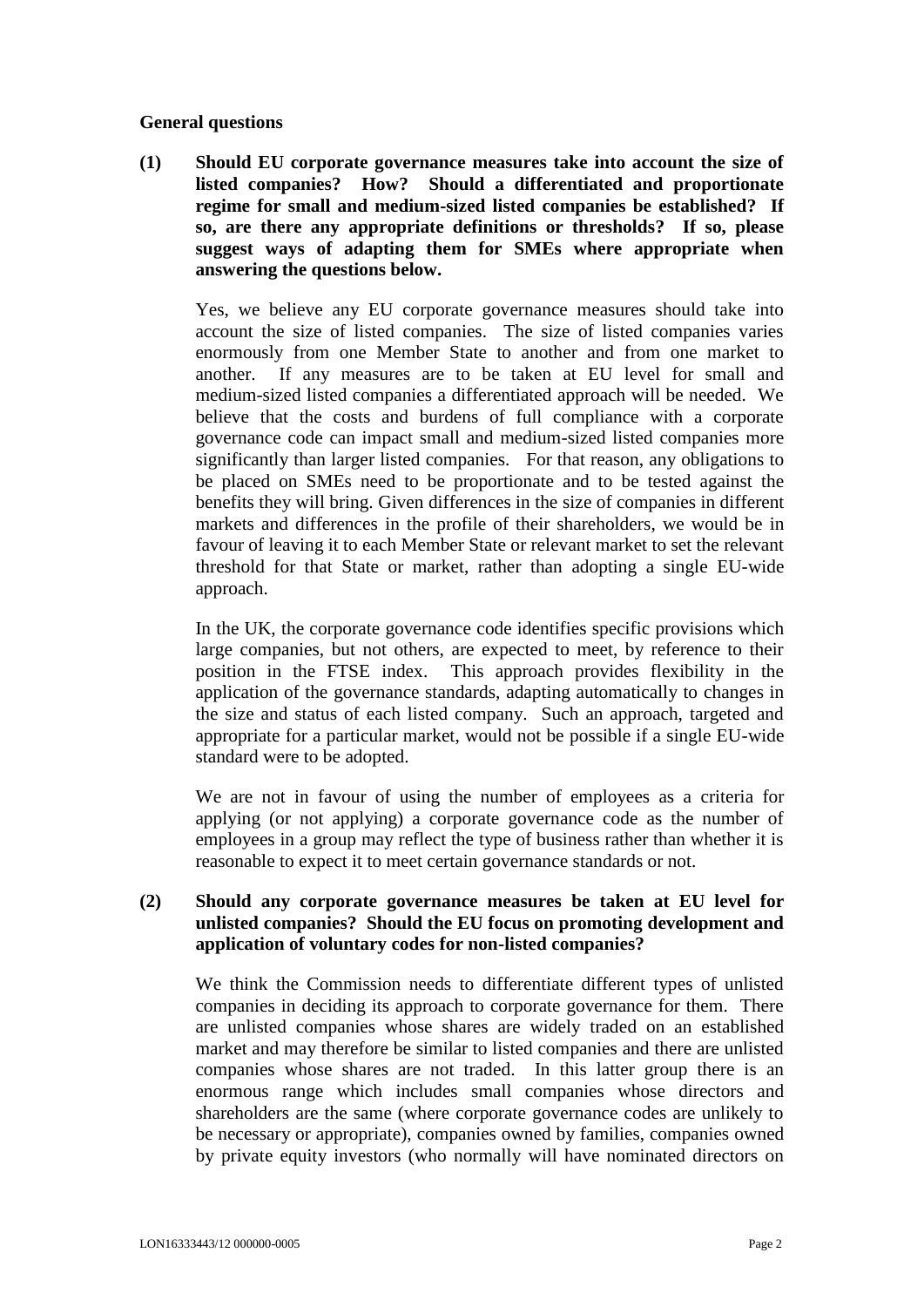the company and have contractual rights to control the company's activities), companies owned by shareholders who are different from the directors and not-for-profit companies. A one size fits all approach would be wholly inappropriate.

There are already various initiatives on corporate governance codes for unlisted companies. Whilst we can see a role for the EU in publicising these initiatives or where such initiatives do not exist in a particular jurisdiction, promoting some general principles, we do not think there is a need for EU legislative measures – and such measures could be counterproductive because the range of unlisted companies is so diverse. We believe strongly that any measures in respect of unlisted companies should only be on the basis of voluntary codes which reflect the nature and size of the company.

The main focus of the EU's efforts should be on proportionate measures to encourage good governance among traded and listed companies.

### **Boards of directors**

### **(3) Should the EU seek to ensure that the functions and duties of the chairperson of the board of directors and the chief executive officer are clearly divided?**

We would not be in favour of an EU legal requirement e.g. in a directive to divide the functions and duties of the chairperson and chief executive because we believe that would be too prescriptive. We also think that views on whether the functions and duties must be divided may be influenced by the company's board structure, the legal framework within which the board operates and the profile of the company's shareholders. However, we do support corporate governance code principles requiring that the functions, duties and the roles should generally be divided, which apply on a "comply or explain basis". We think it would be helpful for the EU to promote, through guidance, a better understanding of the differing functions, duties and roles of the chairman and of the chief executive, as this will help to explain the reason why it is not generally desirable to combine the roles in a single individual. If action is to be taken at EU level, we think it should only be by way of a Recommendation.

# **(4) Should recruitment policies be more specific about the profile of directors, including the chairman, to ensure that they have the right skills and that the board is suitably diverse? If so, how could that be best achieved and at what level of governance, i.e. at national, EU or international level?**

We believe it is important for companies to look at the skill set, experience and diversity of the board as a whole. It may be helpful for companies to disclose in their corporate governance statement the mixture of skills, experience and abilities they consider desirable on their board.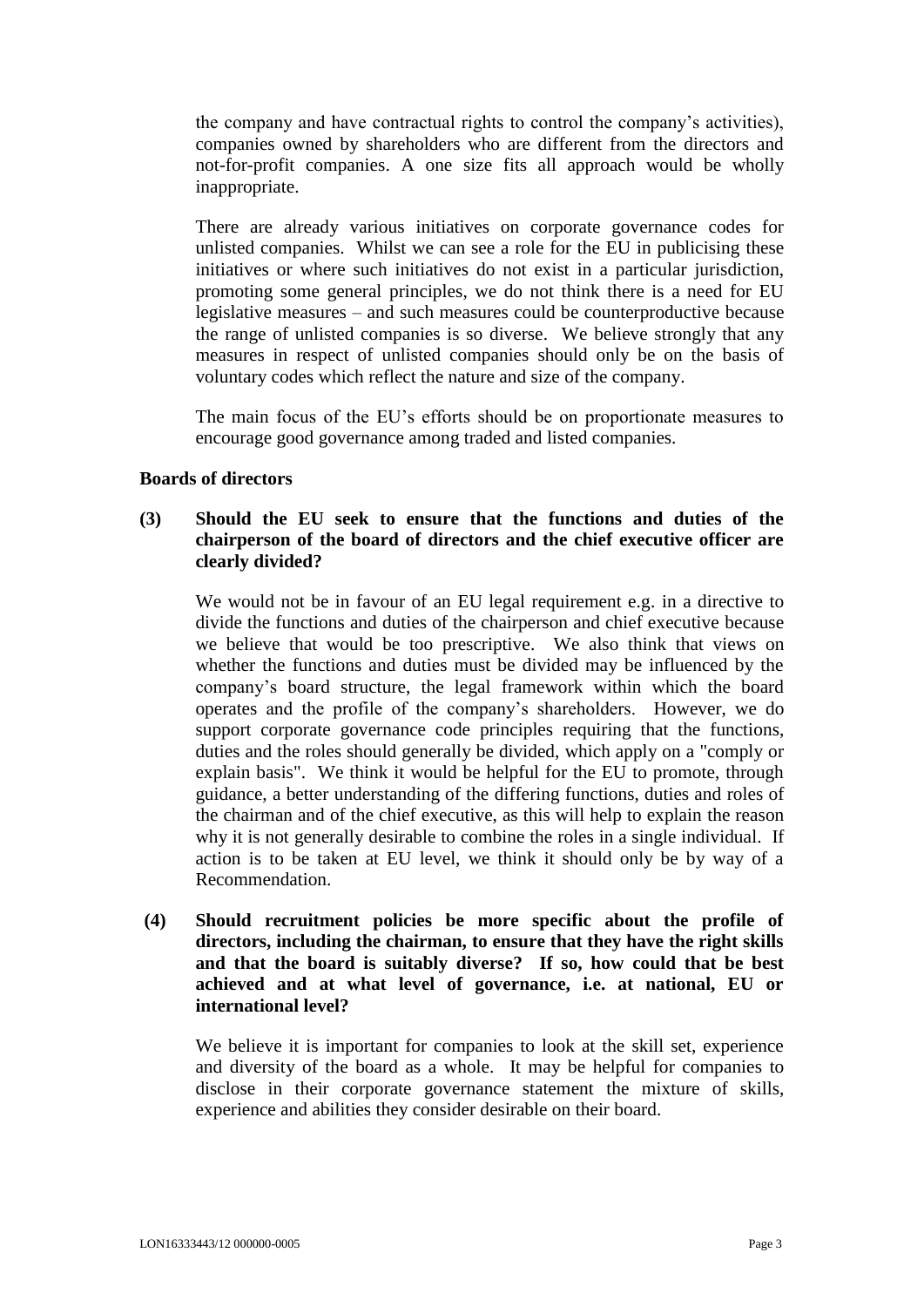Companies could also be encouraged to disclose information about the skills and experience of the whole board and proposed directors to shareholders in a manner which allows shareholders to assess how that mix addresses the company's own aspirations.

# **(5) Should listed companies be required to disclose whether they have a diversity policy and, if so, describe its objectives and main content and regularly report on progress?**

We believe that a requirement for listed companies to disclose whether they have a diversity policy and to report on progress towards implementing that policy would lead, over time, to an increase in diversity and this might be an appropriate subject of an EU Recommendation. However, we have concerns about requiring listed companies to describe the main content of their diversity policy as we think it would be unclear how much detail a company would be expected to provide and this could result in the provision of a lot of information which is not necessarily of significant value but which will add to companies' costs and contribute to the information overload that shareholders complain about. We think a requirement to report annually on whether the objectives set by the policy are being achieved or not (and, if not, what is being done to address this) is more likely to be of value.

### **(6) Should listed companies be required to ensure a better gender balance on boards? If so, how?**

We are not in favour of a legislative solution that would require listed companies to ensure a better gender balance at board level. We are, however, in favour of encouraging listed companies to achieve a better gender balance, both at board level and among senior executives as well as more generally in listed groups.

At present, there is strong pressure in some Member States on this issue to take action – and different Member States have adopted different approaches. We think it is important that listed companies are aware of the reasons why this is important and the Commission can play an important role in making sure that research on the benefits of diversity and the dangers of groupthink are widely disseminated. We would support an EU Recommendation that listed companies should report annually on their approach to ensuring a better gender balance at board level and more generally in their group. We think it would be helpful for Member States and the Commission to monitor progress and publish information annually on trends in this area.

### **(7) Do you believe there should be a measure at EU level limiting the number of mandates a non-executive director may hold? If so, how should it be formulated?**

We are not in favour of a measure at EU level limiting the number of mandates a non-executive director may hold. We assume it is only proposed that any EU measure should apply to listed companies' non-executive directors. We think it would be difficult to design a measure that would work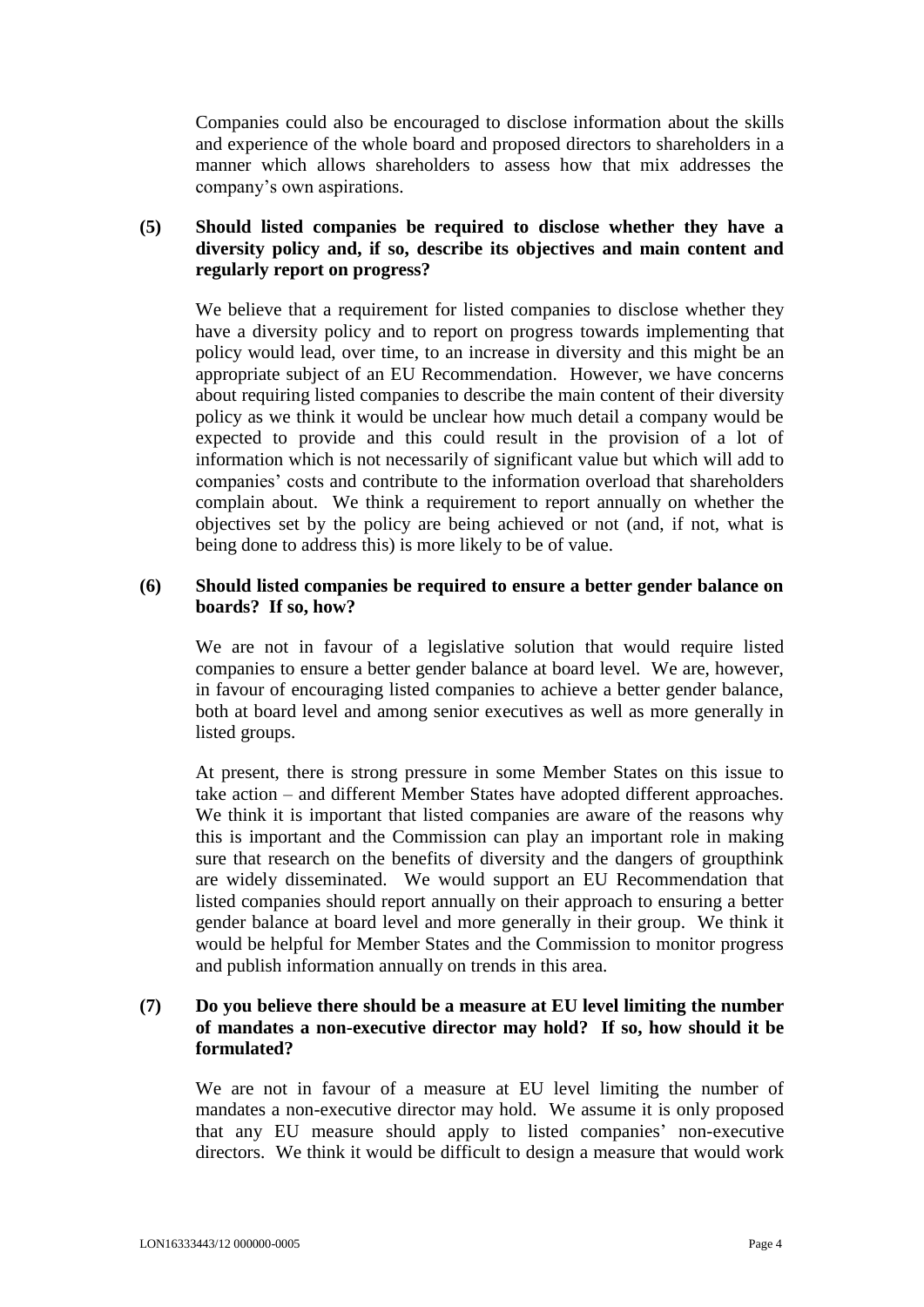well in practice, given the many types of commitments that directors may have, including private interests, employment, consultancies, directorships of public or private companies, trusteeships, or other positions with not-for-profit organisations – all of which may be very variable in terms of the amount of time that they absorb. If "mandates" was defined too widely or the permitted number set too low, it could prevent many directors from having other commitments that they currently carry on satisfactorily alongside their listed company directorships. On the other hand if the definition was too narrow or the number set too high it would not achieve the objective of ensuring that directors can devote sufficient time and attention to their position.

We would support an EU Recommendation that listed companies should publish the terms of appointment for non-executive directors, which should include the company's expectation of the time commitment for the role. Companies should be encouraged to take into account whether a director has devoted sufficient time to their role and made an effective contribution as part of the board evaluation process and when deciding whether to recommend the director for re-election. When a company makes a recommendation to re-elect a director, it would be helpful if the company stated, when appropriate, that it has taken this into account.

#### **(8) Should listed companies be encouraged to conduct an external evaluation regularly (e.g. every three years)? If so, how could this be done?**

It is generally recognised that periodic external facilitation of board evaluations is beneficial as it provides objective independent input into the process. However, we are aware that this can be costly and that, in some Member States, it may not be easy to find appropriate people who are qualified and independent to undertake such facilitation. Where an external facilitator is employed, any association between the external facilitator and the company or the directors should be disclosed. It would be appropriate for corporate governance codes to recognise that smaller listed companies may feel the cost of a regular three yearly externally-facilitated evaluation is not justified.

We think it is important that listed companies are not required to disclose the evaluation report itself to shareholders or others outside the company. Unless this is the case there is a real risk that those participating in the evaluation will not feel able to make a frank contribution. In some cases the report may need to be legally privileged (to avoid disclosure in legal proceedings). However, we think companies should be encouraged through national corporate governance codes to disclose to shareholders how an externally-facilitated evaluation has been conducted.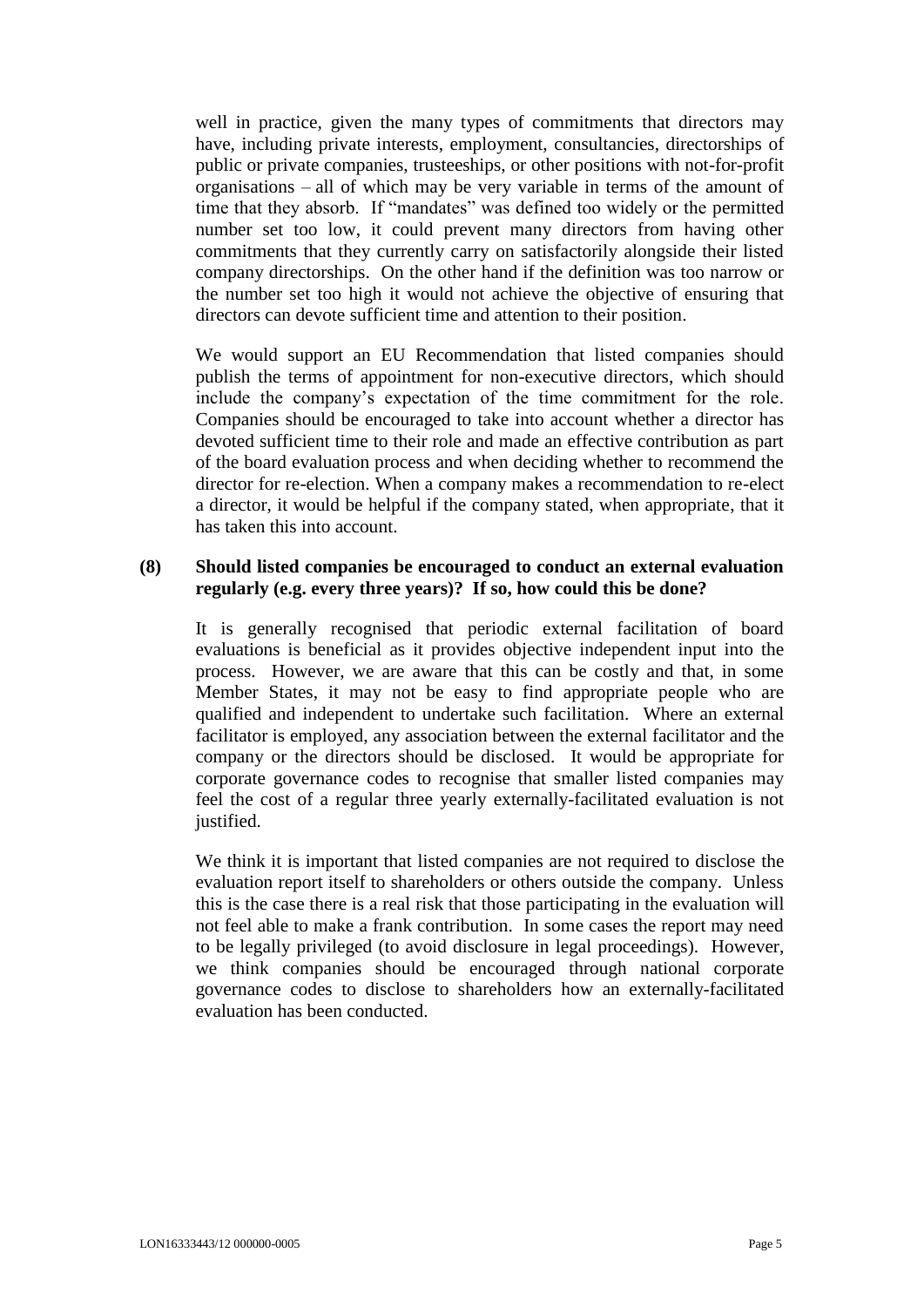**(9) Should disclosure of remuneration policy, the annual remuneration report (a report on how the remuneration policy was implemented in the past year) and individual remuneration of executive and non-executive directors be mandatory?**

We assume that this question only relates to listed companies. We are in favour of a mandatory requirement for listed companies to disclose the group's remuneration policy and a report on how the remuneration policy was implemented in the past year. We are aware of differing attitudes in Member States to the disclosure of the individual remuneration of executive and non-executive directors. Disclosure of individual remuneration is already required in the UK and by Recommendation 2004/913/EC and our experience is that disclosure of individual remuneration levels often leads to considerable focus on remuneration, sometimes to the apparent detriment of focus on other areas which may be more important. There is also a view that such disclosure encourages an upward trend in remuneration levels, as listed companies do not want to be seen to be paying remuneration at a level below the average and there can be pressure from executives to match pay levels at competitors. Given that this is dealt with in Recommendation 2004/913/13/EC, we are not in favour of further action being taken at EU level on this.

#### **(10) Should it be mandatory to put the remuneration policy and the remuneration report to a vote by shareholders?**

We assume a mandatory vote requirement would only apply to listed companies. If a mandatory vote requirement is adopted, it would be important to be clear about the consequences if a resolution is not passed. In the UK, although it is mandatory for shareholders to have the opportunity to vote on the remuneration report, the vote is only advisory and there are no legal consequences if the resolution is not passed. In practice, shareholders regard their ability to vote against as an effective means of signalling unhappiness with the Board's approach and, even where a resolution is passed, companies often feel obliged to make changes when a significant minority vote against a report. Any other approach may conflict with the contractual arrangements the company will have with its directors who are also employees. If it is mandatory to put the report and policy to the vote and the result of any vote is binding, the result of a vote against the policy or report might be either to constrain the board's power to enter into binding contracts with directors or to expose the company to claims for damages from affected directors and employees. We think this might inhibit shareholders wishing to express dissatisfaction with a board's approach to remuneration.

We would be in favour of this being left to national corporate governance codes and continuing to be being dealt with by way of an EU Recommendation.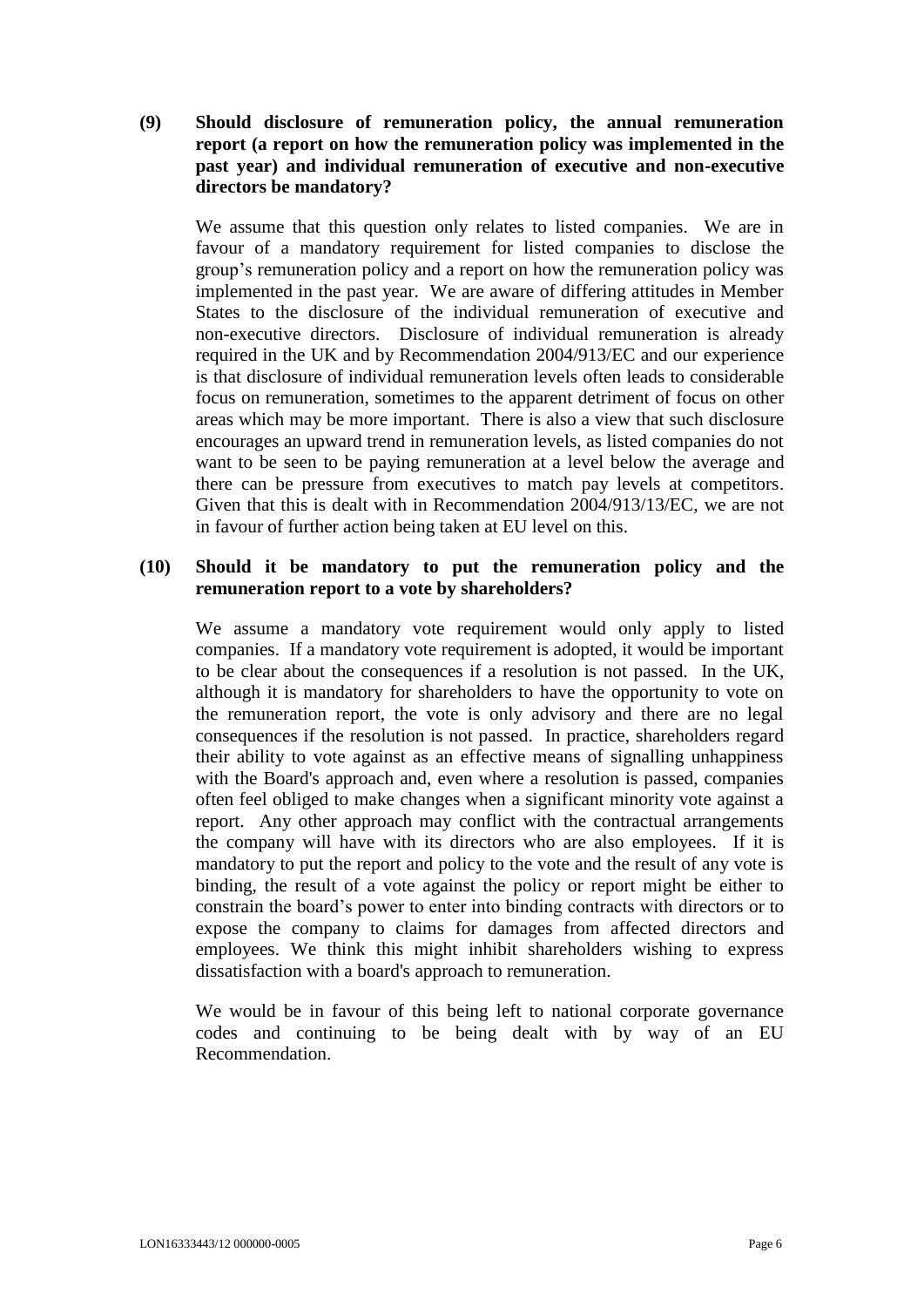# **(11) Do you agree that the board should approve and take responsibility for the company's 'risk appetite' and report it meaningfully to shareholders? Should these disclosure arrangements also include relevant key societal risks?**

We do not think there is any consensus as to what is meant by a company's "risk appetite". If there are to be any obligations relating to risk appetite, it is important that there is a common understanding of what this means, in particular for non-financial companies.

We would expect that the national laws relating to directors' duties would mean that it is part of a board's responsibility to consider the sorts of risks the company (and its group) may encounter or wish to take in carrying on business and to have systems to monitor these risks (as it is in the UK). The Fourth Company Law Directive (which applies to all companies) already requires companies to describe the principal risks and uncertainties the company faces (Article 46). If the EU wishes to impose a further obligation on listed companies to report meaningfully on "risk appetite", it will need to explain how this differs from the existing obligation. It may be that it would be better for the EU to give guidance or examples of good reporting on risks, rather than imposing further requirements. Some work is already taking place on risk management, including a consultation paper by the Institute of Risk Management (http://theirm.org/publications/risk appetite.html). It would be sensible for any EU measure to take account of such initiatives.

We assume the reference to disclosure of "key societal risks" is a reference to risks that significantly affect society as a whole, such as risks related to climate change, to the environment, health, safety, human rights etc. The Commission has already issued a consultation on non-financial disclosure by companies and will put forward a new framework later this year. We think any disclosures by companies should be considered as part of this initiative. When a company discloses the principal risks it faces, this may include risks which may significantly affect society (e.g. the risk that a drug produced by a company may have unforeseen side effects). However, in reporting on the principal risks a company faces (as opposed to making certain required disclosures in specified areas), we believe the primary users of annual reports, expect to be informed of risks from the company's perspective (i.e. what principal risks does the company face in implementing its strategy) rather than from society's perspective (e.g. what risks does society face as a result of the company's strategy or the way it is implemented). A requirement to include such societal risks in a company report will increase the clutter and length about which shareholders complain, for little discernible benefit to the shareholders.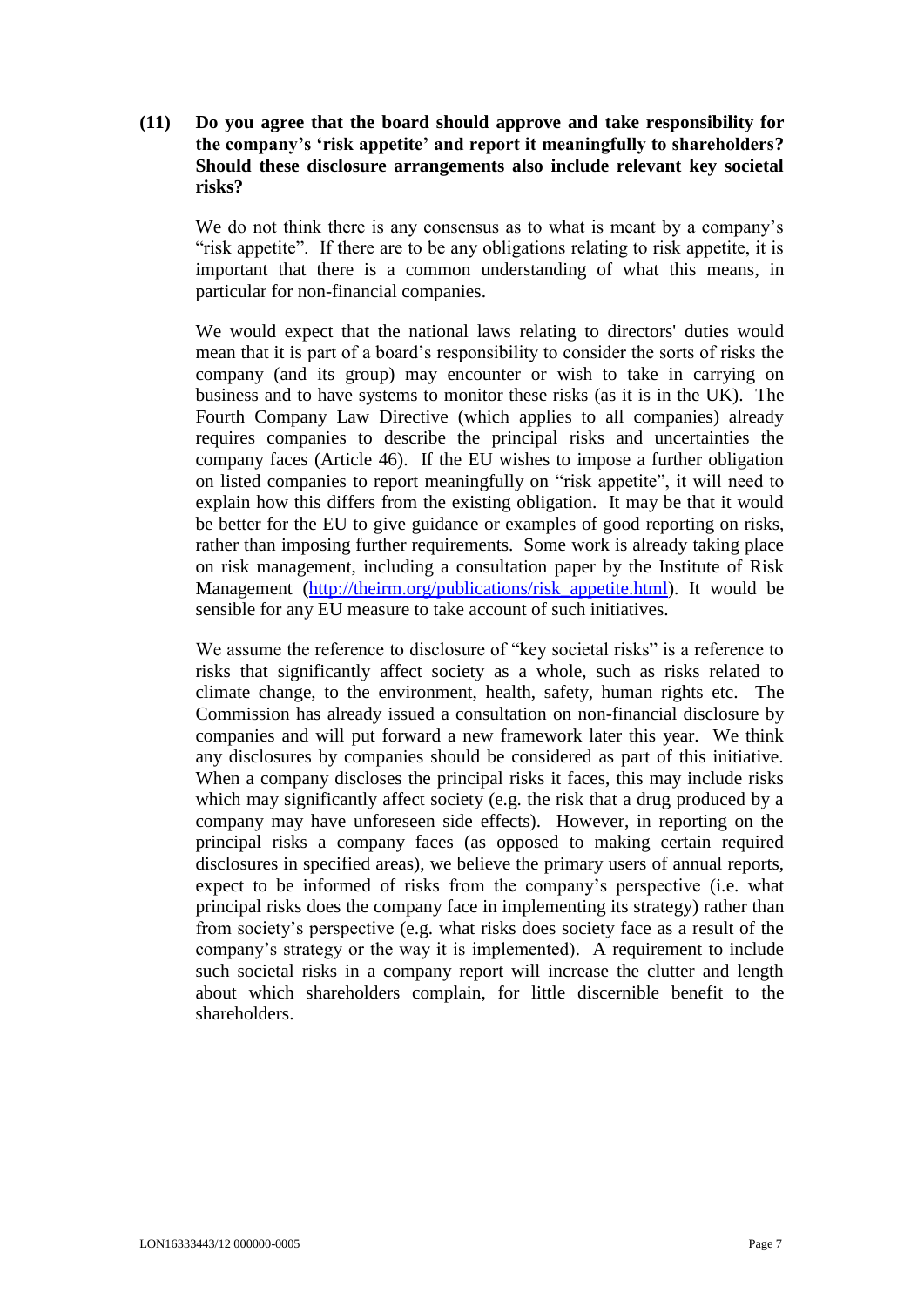# **(12) Do you agree that the board should ensure that the company's risk management arrangements are effective and commensurate with the company's risk profile?**

We believe that executives in a company are responsible for proposing and implementing the risk management arrangements and that the board is responsible for overseeing the arrangements, monitoring the way in which they work and overseeing changes when appropriate. It is not possible to "ensure" that arrangements are effective – this sets the board's responsibility too high. We believe their responsibility is to take reasonable care to ensure that the arrangements are appropriate, work well in practice and change as necessary to reflect the group's risk profile. We think that existing directors' duties, which are set by national law, are likely to make directors responsible for overseeing risk and we therefore are not in favour of a separate EU legal requirement on this. We are in favour of national corporate governance codes reminding directors of the importance of this aspect of their role. We also think that the existing requirement on companies to disclose the company's principal risks encourages directors to meet their obligations to oversee risks.

### **(13) Please point to any existing EU legal rules which, in your view, may contribute to inappropriate short-termism among investors and suggest how these rules could be changed to prevent such behaviour.**

We think that there are many complex issues here, and note the recent announcement by the UK government of a review into the effect of the UK equity markets on the competiveness of UK business. The review (the Kay Review) is expected to give particular emphasis to the ability of managers to focus on the actions needed to enhance the long term competitiveness of UK based firms and achieve the best long term returns for UK savers. While this review is UK focused, we believe that many of the observations and recommendations it is likely to make will also be relevant to the wider EU market, and that it would be appropriate for the EU Commission to take into account the findings of this review in formulating its policy.

Investors are, and should be, free to adopt the approach that suits their needs and the judgment of whether any behaviour amounts to "inappropriate shorttermism" is difficult. We believe that the pressure on listed companies to produce improving results on a progressive basis (rather than an acceptance that economic growth will not always be smooth) is driven more by the pressures on fund managers and ultimate investors to produce returns than by particular legal rules. However, we think that investors could be encouraged to take a longer term view if listed companies were more open, and clearer, in their forward-looking disclosures. By focussing attention on the longer term trend, companies should be able to avoid the problems caused by quarter on quarter comparisons. In this regard, we think the current CESR guidance on profit forecasts that requires any profit forecast made by an issuer prior to publication of a prospectus to be repeated (and reported on) or disclaimed, is a significant discouragement to companies to provide forecasts as part of the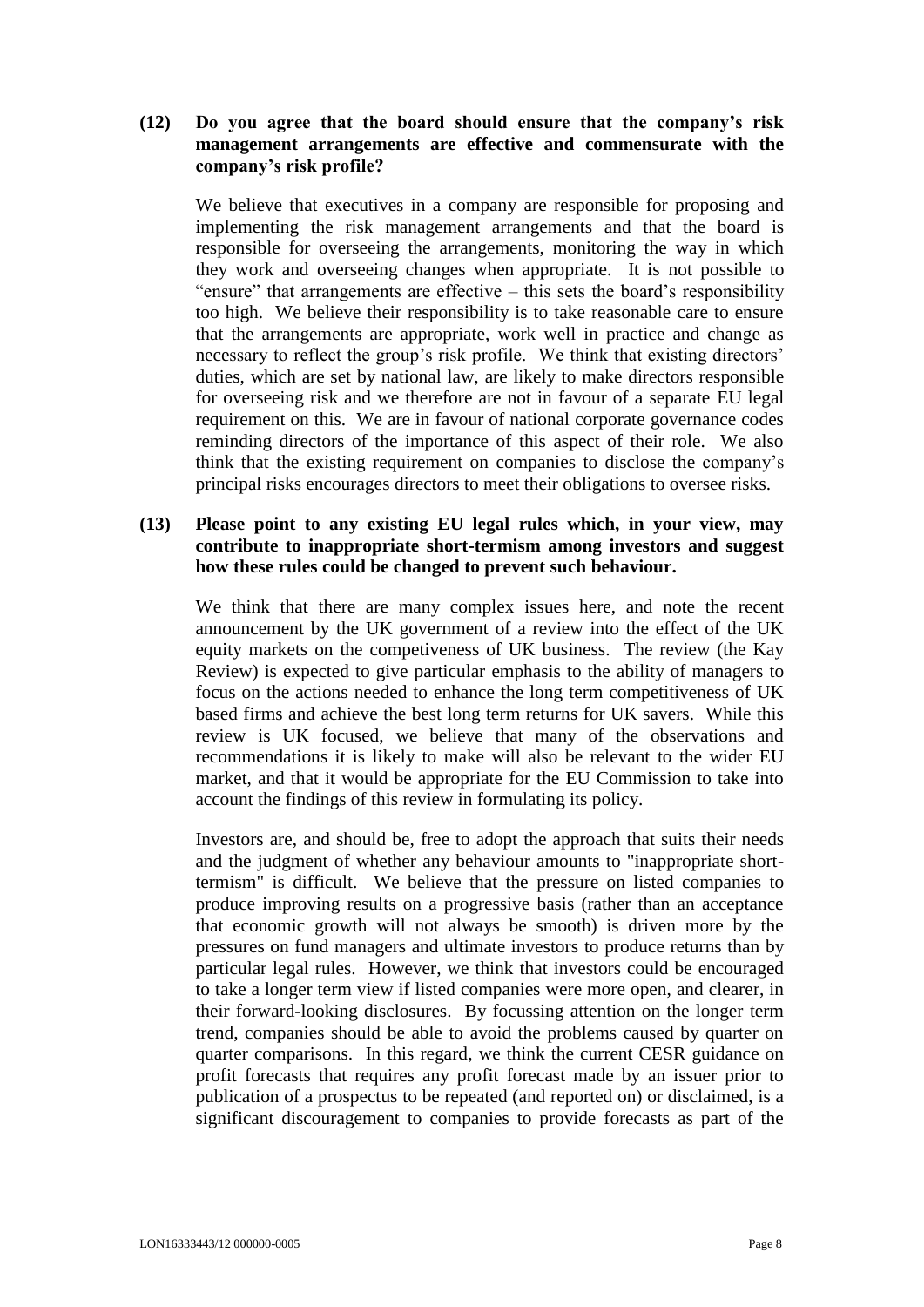normal reporting. We suggest this guidance be re-examined with a view to formulating a safe-harbour for ordinary course forecasts.

### **(14) Are there measures to be taken, and if so, which ones, as regards the incentive structures for and performance evaluation of asset managers managing long-term institutional investors' portfolios?**

We believe that institutional investors should be entitled to receive information about the incentive structures for, and performance evaluation of, the asset managers managing their portfolios. We think this should apply whether or not the investor is long-term. However, we think this should be a matter for the contract between the institutional investor and the asset manager, rather than being subject to an EU measure. If, contrary to this view, it is decided to adopt an EU measure, we think any EU measure should be framed as a right for the investor, rather than an obligation on the asset manager to provide the information, whether or not requested, and should be considered in the light of the existing requirements under Mifid on the duties of asset managers to disclose certain information. We think the Commission could play a useful role in encouraging more investors to ask for such information and take it into account in deciding on mandates.

### **(15) Should EU law promote more effective monitoring of asset managers by institutional investors with regard to strategies, costs, trading and the extent to which asset managers engage with the investee companies? If so, how?**

We think it would be better to use corporate governance codes to promote more effective monitoring of asset managers, rather than EU Law. The European Fund and Asset Management Association has recently published its Code for External Governance, and the UK Stewardship Code, which is similar, is still relatively new. These codes and the level of compliance with them will no doubt develop over time, and they should be allowed to do so, in the same way as corporate governance codes aimed at listed companies have done. Disclosure by institutional investors of their approach to monitoring the strategies, trading and engagement activities of asset managers employed by them and the costs involved may encourage more efforts in this direction, if their clients evidence a willingness to differentiate between their products as a result. Different investors have different views as to what approach by asset managers is appropriate and whether the costs incurred are matched by appropriate benefits. We are in favour of steps, on a voluntary basis, to encourage institutional investors to monitor the activities of their asset managers. We think a flexible approach is desirable.

# **(16) Should EU rules require a certain independence of the asset managers' governing body, for example from its parent company, or are other (legislative) measures needed to enhance disclosure and management of conflicts of interest?**

There are already certain requirements in Mifid as to an asset manager's independence and any consideration of further measures on asset managers'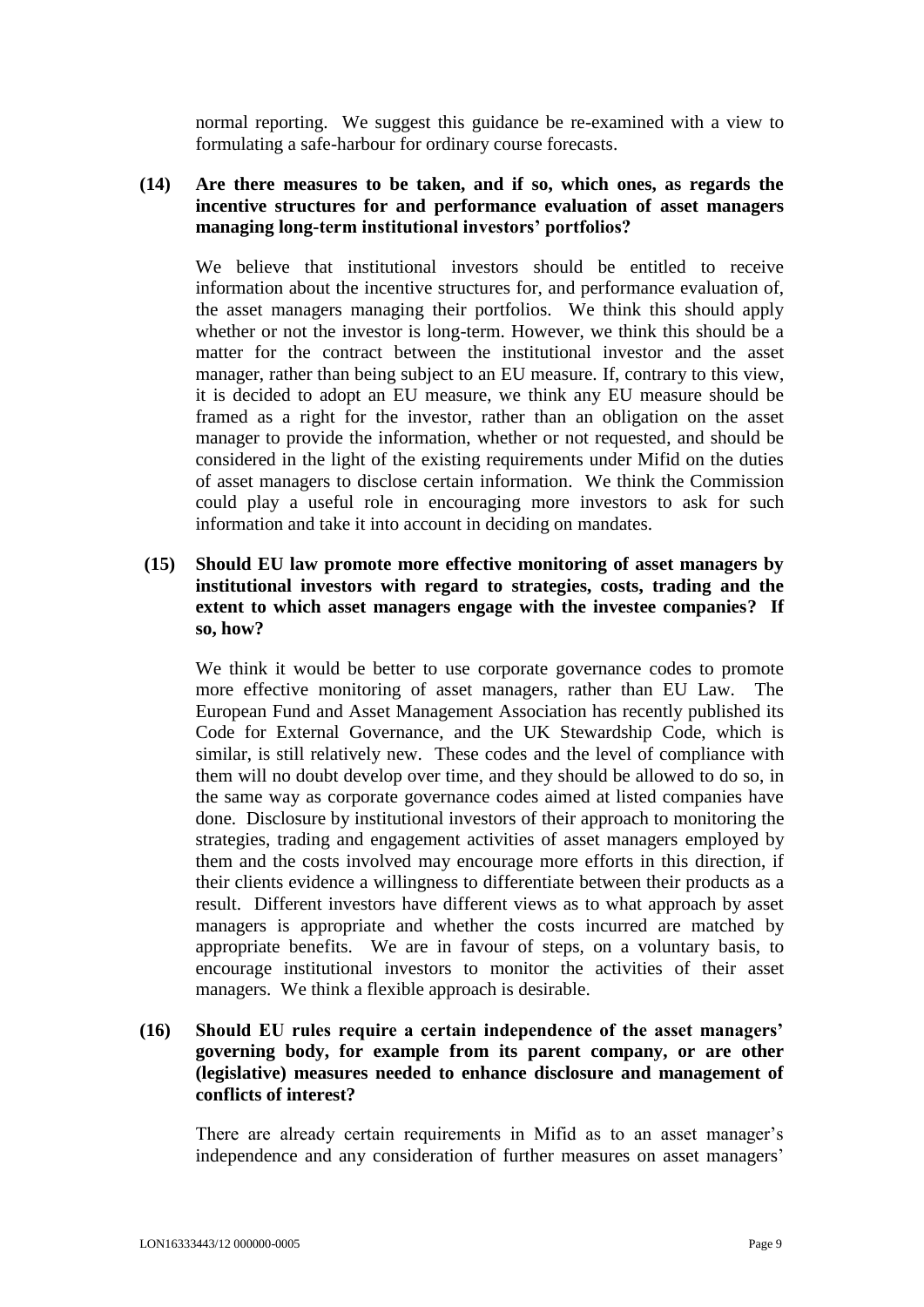independence should take account of the existing requirements and an informed view as to whether any existing problems point to a need for better enforcement of the existing requirements rather than for further legislation. An asset management company that is part of a group will have contractual duties to its clients and regulatory duties. The duties of the directors will be set by national law, but broadly speaking we believe these duties will require directors to have regard to the interests of the company's shareholders (and may, depending on the relevant national law, also require them to have regard to or take account of the interests of other stakeholders). If there are concerns that an asset management company that is part of a group with other relationships with an investee company may not always exercise its shareholding information rights in that investee company, we think the best way to address such concerns is for the relevant regulatory bodies to ensure that information barriers or Chinese walls are correctly maintained and that disclosure of potential conflicts is specific where there is no Chinese wall in place. We doubt whether requiring independence of the asset manager's governing body would significantly improve any concerns about this point.

### **(17) What would be the best way for the EU to facilitate shareholder cooperation?**

We agree that concerns about whether certain action would amount to acting in concert can sometimes inhibit shareholder co-operation. It is important that the national bodies that interpret whether an action amounts to acting in concert or not provide as clear guidance as possible on this. We believe this needs to be done at national, rather than EU, level to take account of the different national approaches to control. However, we think the EU can promote the giving of such guidance and that ESMA can facilitate discussions between the national bodies to encourage a consistent approach as far as possible. It may then be possible to give some general guidance at EU level as to what behaviours would not be likely to constitute acting in concert. In the UK, the Takeover Panel has provided guidance on this topic. The FSA has also provided guidance on shareholder co-operation in relation to the controller test for regulated entities and on related market abuse considerations.

We recognise the importance of listed issuers providing information to their shareholders, and with information available on the issuer's website, we think this problem is significantly less than it has been. If further requirements are to be imposed on making information available to ultimate investors who hold their investments through a chain, we think any obligation should be limited and proportionate so that either information is only provided where the investor requests it (and not in all cases) and at the investor's cost (not the issuer's) or the ultimate investor is given a right to notify the issuer that information is to be provided to it direct, rather than to the person to whom it would otherwise be provided.

In the UK, the Stewardship Code has now been in place for a year. One of the key principles in the Code is that shareholders be willing to act collectively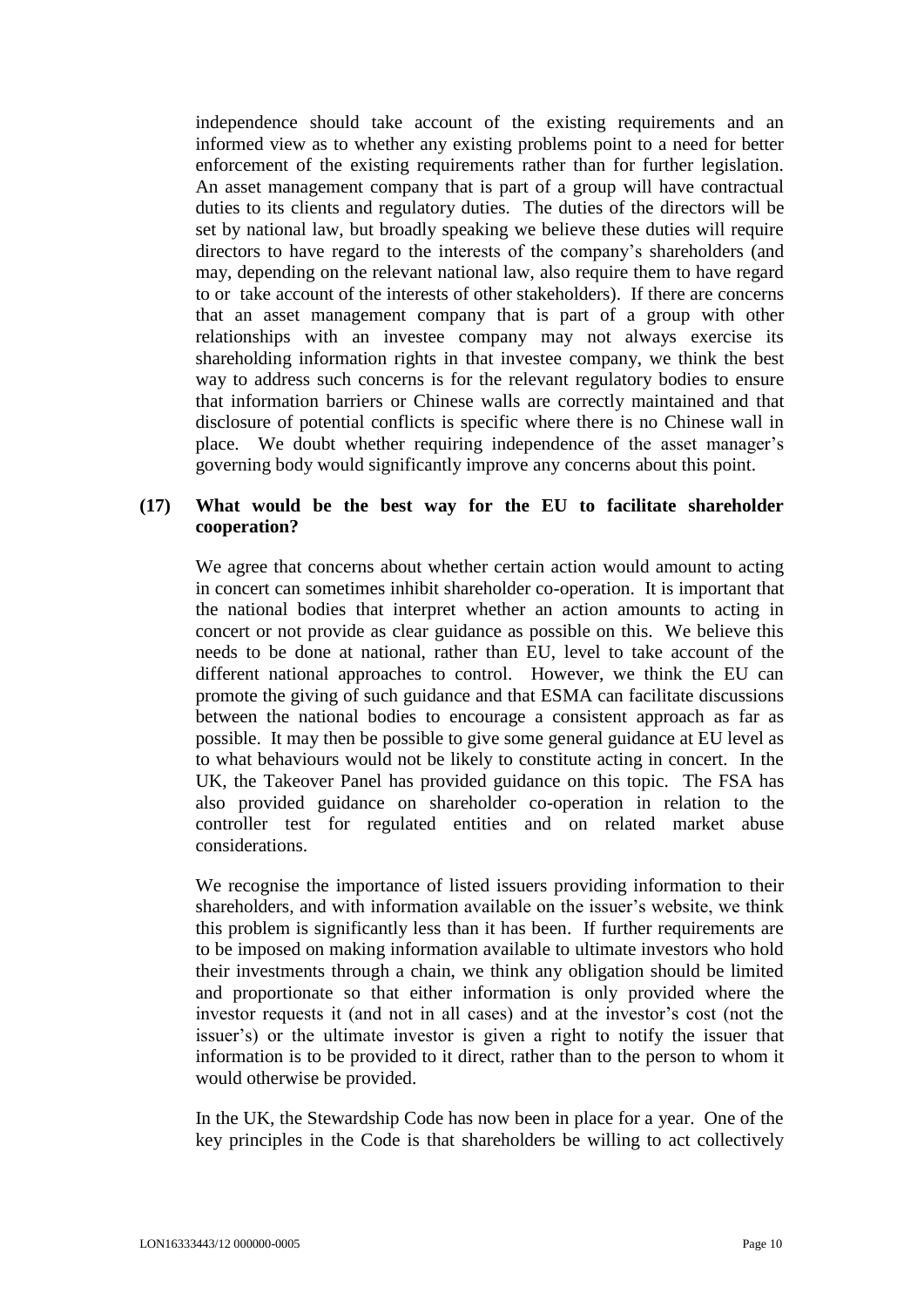where appropriate - and the clarification on concert party analysis referenced above was designed to ensure this can take place. The large number of signatories to the Code is indicative of the level of support amongst UK institutional shareholders. We feel that this momentum is encouraging and provides a good model for adoption throughout the EU, rather than running parallel or potentially duplicative initiatives.

If the EU wishes to consider other ways to facilitate co-operation, it should consider any costs and burdens (e.g. regulatory) to be imposed on listed companies as a result of what is proposed (e.g. of setting up a shareholder forum on the company's website). We think it is relatively easy for shareholders to do this themselves if they want to.

We are not sure exactly what the Commission has in mind when it refers to an EU proxy solicitation system. In the UK, it is not difficult for shareholders to identify and make contact with other shareholders if they want to, or to propose resolutions or circulate statements. We do not know if it is more difficult in other Member States for shareholders to take action ( although, because of disclosures made pursuant to the Transparency Directive, we would have thought it should not be difficult to identify other larger shareholders). If any further action is proposed on this, we would want to review what is proposed and to see evidence that it would not impose disproportionate costs and administrative burdens for listed companies without there being a commensurate benefit for shareholders

# **(18) Should EU law require proxy advisors to be more transparent, e.g. about their analytical methods, conflicts of interest and their policy for managing them and/or whether they apply a code of conduct? If so, how can this best be achieved?**

We would prefer standards for proxy advisers to be set by way of a code against which proxy advisers would comply or explain, rather than dealing with this by EU law. We think it is desirable for proxy advisers to be more transparent about their analytical methods, any conflicts of interest they have and how they manage these. In particular, we think more information is needed on whether, and how, proxy advisers liaise with fund managers or institutional investors who use them, when the proxy adviser's general policy is against a particular course of action by companies, but the company has explained to the fund manager or investor's satisfaction why the course of action is appropriate in the particular case.

If EU action is proposed, which proxy advisers would it apply to  $-e.g.$  those in the EU only or all proxy advisers that provide services in relation to EU companies? Some proxy advisers are based outside the EU and it would be undesirable to put requirements on EU proxy advisers to such an extent as to encourage investors and fund managers to use non-EU proxy advisers or to encourage proxy advisers to relocate outside the EU. If EU action is proposed, we do not think it should extend beyond a requirement on the proxy adviser to publish a statement on its website as to which code it is subject to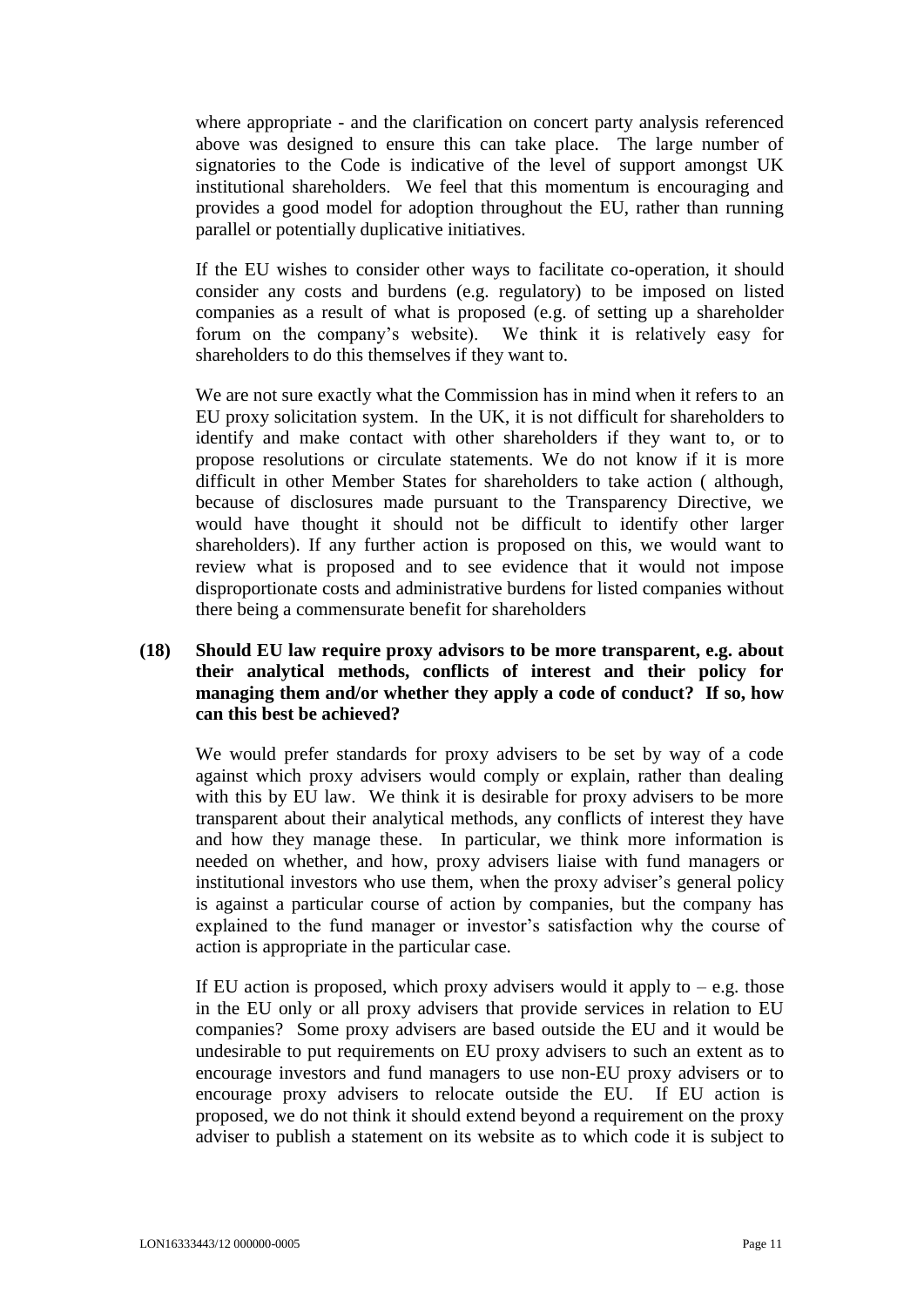(or has voluntarily decided to apply) and the extent to which (if at all) it departs from the relevant code and the reasons for doing so (similar to Article 46a of the Fourth Company Law Directive).

# **(19) Do you believe that other (legislative) measures are necessary, e.g. restrictions on the ability of proxy advisors to provide consulting services to investee companies?**

We do not believe EU legislative measures are needed e.g. restricting proxy advisors' ability to provide consultancy services to investee companies. We are in favour of specific disclosure of such conflicts of interest to investee companies and to fund managers and investees. An appropriate code should deal with this point.

**(20) Do you see a need for a technical and/or legal European mechanism to help issuers identify their shareholders in order to facilitate dialogue on corporate governance issues? If so, do you believe this would also benefit cooperation between investors? Please provide details (e.g. objective(s) pursued, preferred instrument, frequency, level of detail and cost allocation).**

Although the UK already has a mechanism that works well in practice to enable issuers to identify the investors behind registered shareholders, we are aware that this is not the case in all Member States and that, in some Member States, issuers can only request information at certain times ( typically before an AGM or a corporate action). There may be in problems with potentially alerting some sections of the market to a possible corporate action if the power can only be used at such times. We understand that many European issuers would welcome more extensive rights to information about the beneficial owners of their shares.

We suspect that if a mechanism is to work well in practice it will need to reflect the mechanisms used for holding shares in the different Member States. If issuers have access to this information there would need to be a way of publishing it if other investors are to be able to benefit from it.

If further EU action is proposed, it will need to address who is to pay the cost of obtaining the information – which we think should be the issuer if it is seeking the information. It would also need to address difficulties that arise as a result of data protection and secrecy issues (so those required to provide information do not find themselves caught between conflicting requirements). If shareholders or third parties are to be given access to the information the issuer obtains, thought should be given to whether safeguards are needed as to the purpose of the requesting party and the ways in which they can use the information (e.g. to prevent a third party requesting information for marketing purposes unconnected to the issuer).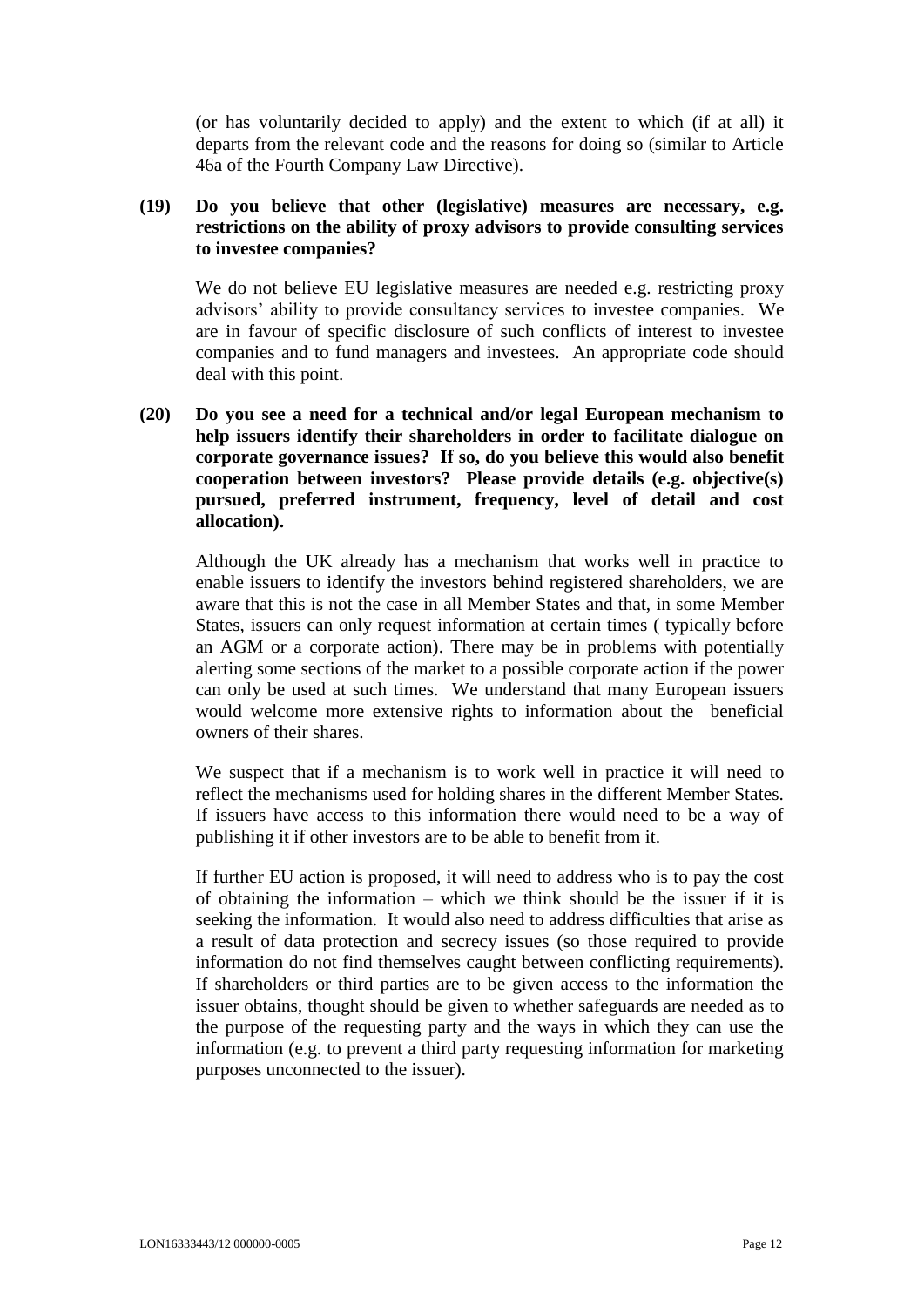# **(21) Do you think that minority shareholders need additional rights to represent their interests effectively in companies with controlling or dominant shareholders?**

The legal protections already available to minority shareholders differ from one Member State to another. There may, for example, be provisions under national law that require shareholder approval for certain transactions between the company and directors or persons connected to them (including the majority shareholder, if appropriate). Even if a protection is already available in theory the position in practice may be different if the court process is slow or difficult for a shareholder to take advantage of. Before taking a decision as to whether minority shareholders need additional rights, we think the Commission needs to study the current position. The position is also different for listed and unlisted companies. In some cases, minority shareholders in an unlisted company may have protections by virtue of a shareholders agreement.

The protections for minority shareholders in the UK include an ability to seek court redress for certain unfair actions taken by the company as well as, for listed companies, the requirement for independent shareholder approval for certain "related party" transactions. In some cases, companies with a substantial shareholder enter into an agreement to set out how the relationship between the company and that shareholder will work and any constraints or safeguards to be put in place. We believe that these work well in most cases.

Where a company comes to market with a controlling or dominant shareholder an investor will have decided to invest knowing this. The position is different where a shareholder becomes a controlling or dominant shareholder after others have invested, particularly if this happens without the investor being able to sell their shares. Any proposals would need to take account of these differing situations.

An ability for minority shareholders to appoint a director to the board who is independent of the majority or controlling shareholder may give minority shareholders some comfort that their interests will be voiced at board level. The director's duties will be governed by national law and may be owed to shareholders as a whole – which may limit the ability of the director to protect the interests of a particular minority. However, there may be other provisions under national law that offer minority protection.

### **(22) Do you think that minority shareholders need more protection against related party transactions? If so, what measures could be taken?**

We assume that the question is posed in relation to listed companies. We think that all shareholders (and not just minority shareholders) would benefit from protection against related party transactions. If action is to be taken it will be important for it to work well in practice which will require a significant amount of detailed rules e.g. as to who is to be treated as a related party, which transactions are to be covered and require independent shareholder approval, and which exempt (such as revenue transactions in the ordinary course of business). The UK Listing Rules contain provisions on related party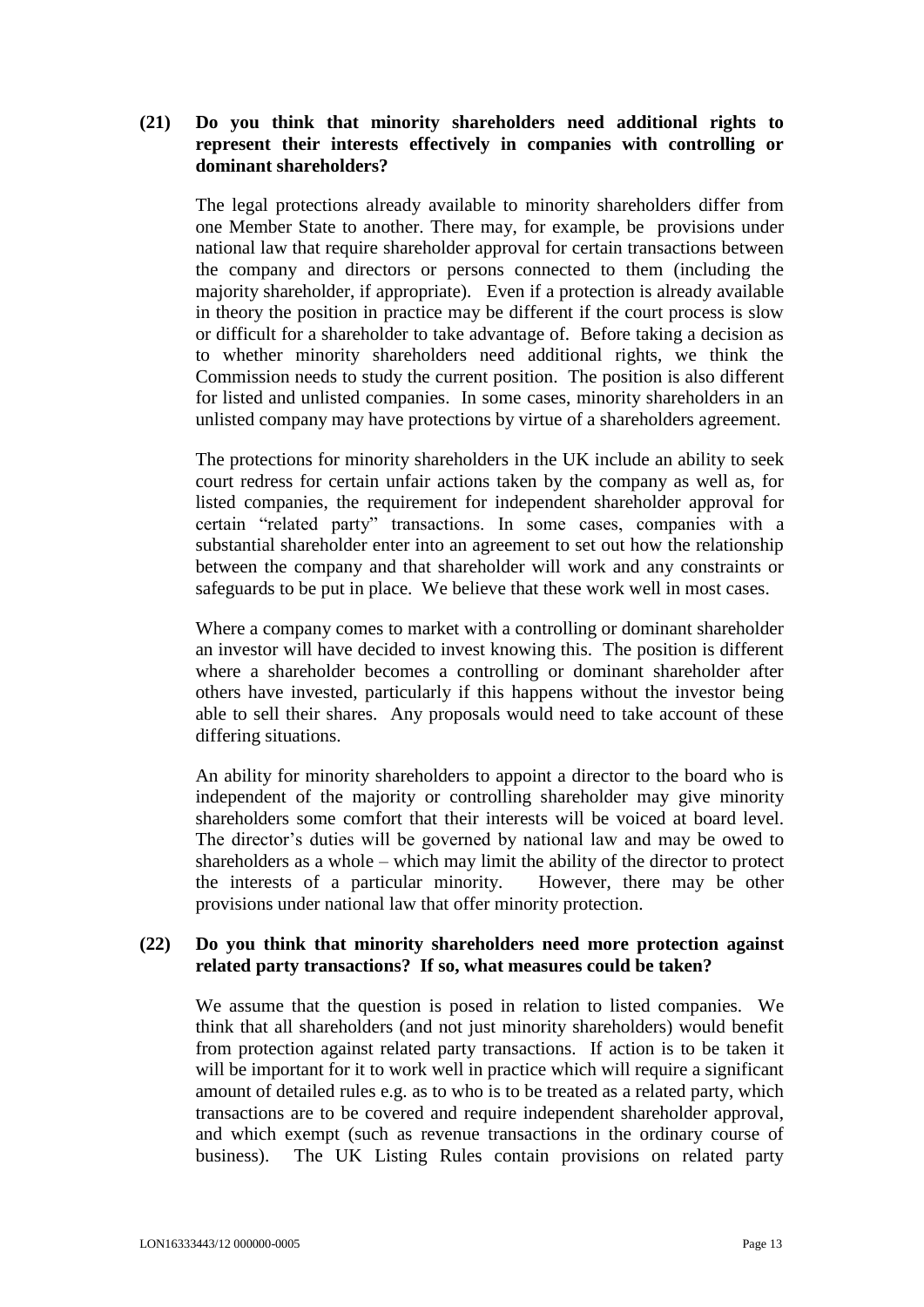transactions, with detailed rules on exemptions and the ability to consult the FSA on the application of the rules. We suggest that any action on related party transactions should allow significant flexibility for the Member States' regulatory authorities to set the detail of any rules and give guidance on their operation. For this reason we think any EU action should be by way of Recommendation.

### **(23) Are there measures to be taken, and if so, which ones, to promote at EU level employee share ownership?**

We doubt whether encouraging employee share ownership will make a significant difference to the balance of long-term-oriented shareholders in a company. [We think employee share ownership should be considered as a means of incentivisation and not as a corporate governance lever.]

### **Monitoring and implementation of Corporate Governance Codes**

**(24) Do you agree that companies departing from the recommendations of corporate governance codes should be required to provide detailed explanations for such departures and describe the alternative solutions adopted?**

Under Article 46a of the Fourth Company Law Directive, a listed company is already required to explain which parts of the relevant corporate governance code it departs from and the reasons for doing so. We agree that, in some cases, the quality of the reason given is poor e.g. the company does not think it is appropriate to comply with this provision (without explaining why). We believe, however, that the principle of "comply or explain" is fundamental and important, with more encouragement required to improve the quality of explanations provided by companies.

We do not think it would be advisable to define the corporate governance statement as regulated information for the purposes of Directive 2004/109/EC. We think it is better for an organisation in each Member State to encourage a better standard of explanation by reviewing a random sample of the statements made and highlighting examples of good and bad explanations. We do not think there should be a regulatory requirement to do this.

We agree strongly that authorities should not express views on whether the explanations given by companies are (or should be) acceptable to shareholders. (See also our answer to (25) below).

In the UK, the corporate governance code contains principles which the company must apply and detailed provisions which the company may chose not to comply with. It must, however, explain how it applies the main principles and, if it does not comply with the detailed provisions, explain why. The UK code also encourages (but does not require) companies, where they do not comply with a provision, to explain what alternative measures have been put in place to apply the related main principle. Other corporate governance codes may adopt a different approach and we do not think it will always be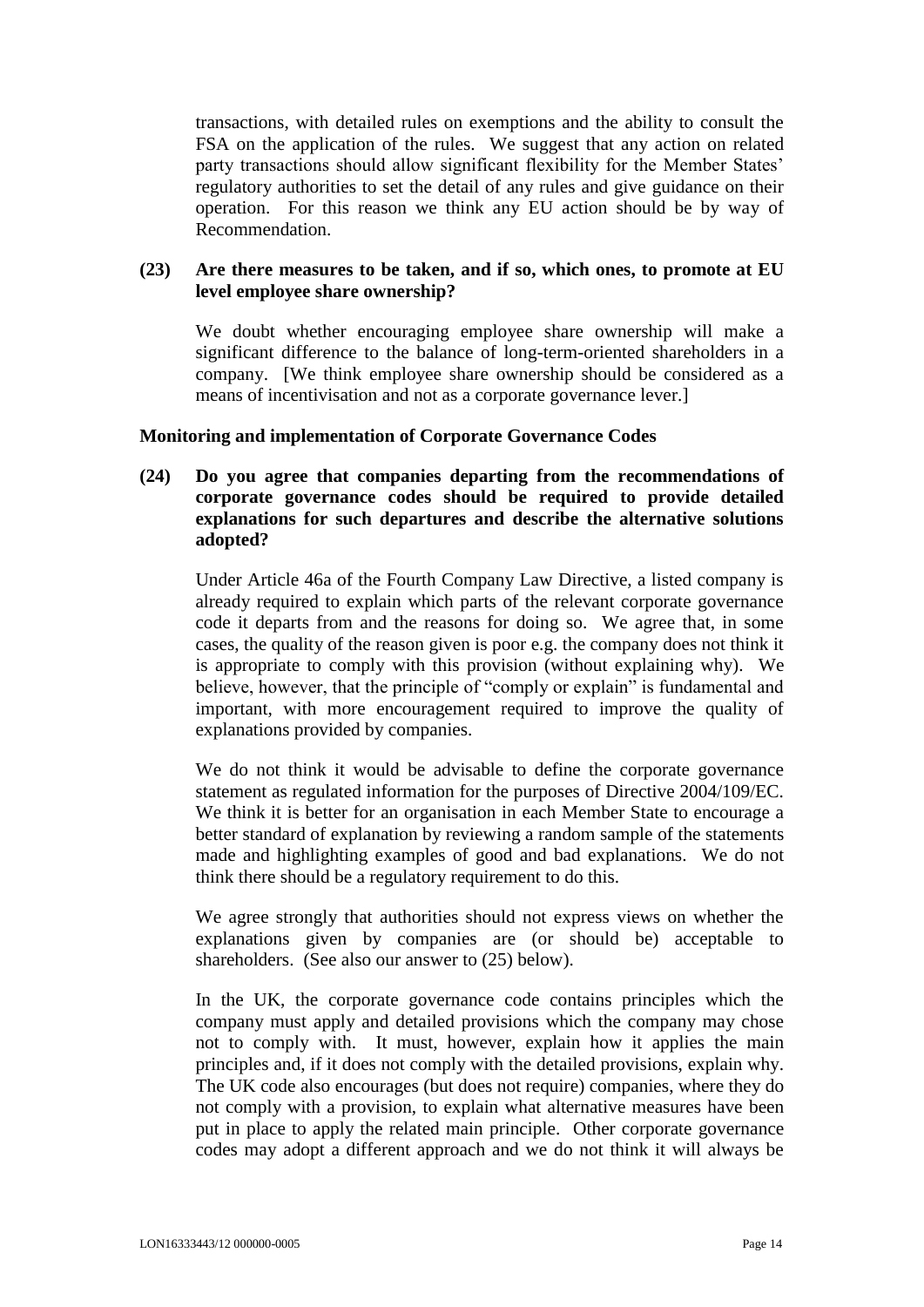appropriate to require a company to describe the solution it has adopted if it has not complied with a particular provision of the code.

We agree that there is potential to improve and extend the current exchange of best practice and would welcome steps to do this particularly as regards the quality of explanations given for non-compliance.

# **(25) Do you agree that monitoring bodies should be authorised to check the informative quality of the explanations in the corporate governance statements and require companies to complete the explanations where necessary? If yes, what exactly should be their role?**

We would not be in favour of authorising monitoring bodies to check the quality of explanations given by every listed company and require them to complete explanations where necessary. As explained in our answer to question (24), we do support voluntary measures to improve the standard of explanations given.

We believe that explanations are given for the benefit of shareholders, who should be responsible for taking up inadequate or unsatisfactory explanations with the company concerned. We believe the Fourth Directive already provides a sufficient requirement for companies to explain their reasons for departing from a corporate governance code requirement. As set out in our response to Question 24, we are in favour of improving the exchange of best practice and the steps already taken to highlight examples of good and bad practice.

Date 20 July 2011

#### © CITY OF LONDON LAW SOCIETY 2011.

All rights reserved. This paper has been prepared as part of a consultation process. Its contents should not be taken as legal advice in relation to a particular situation or transaction.